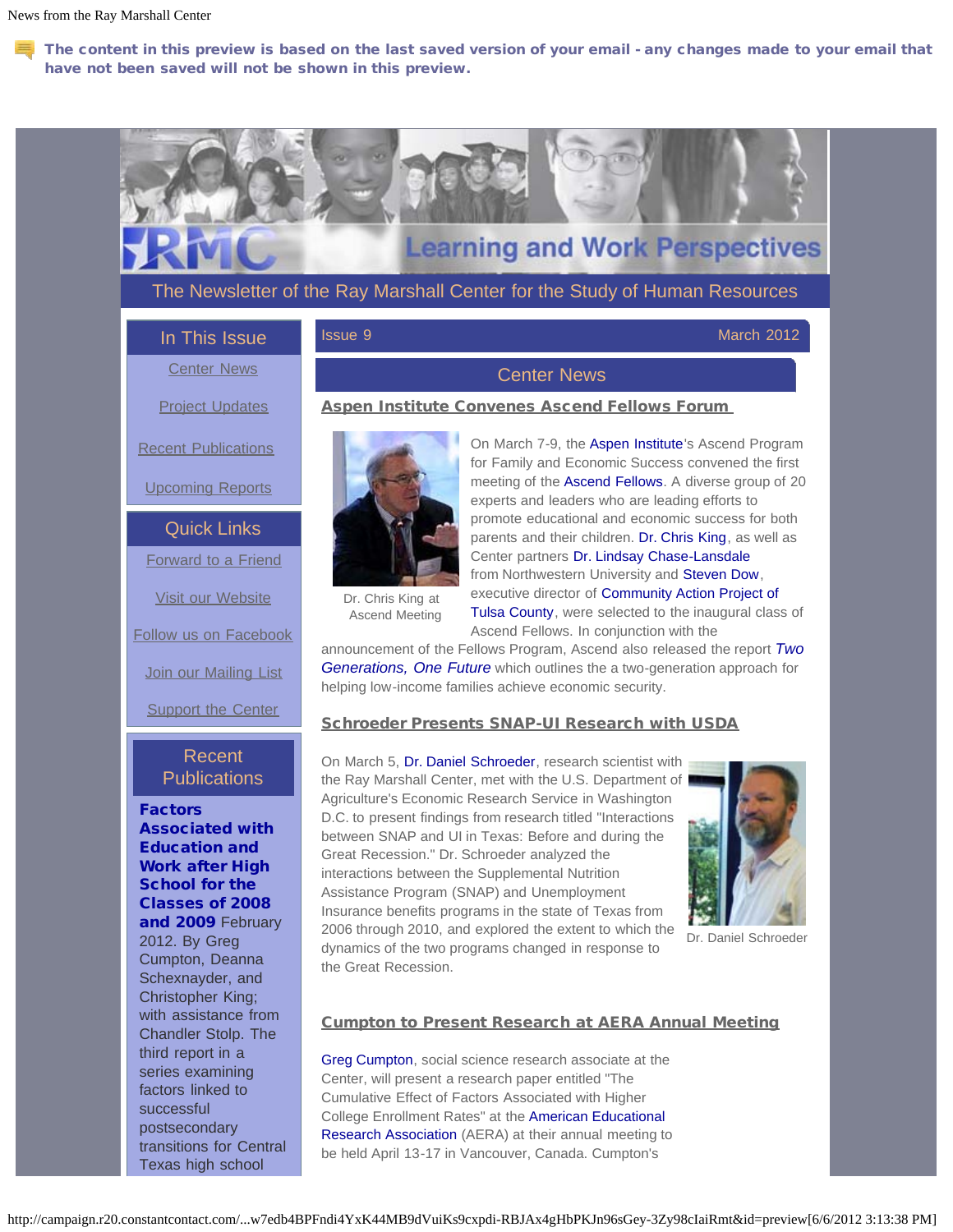graduates.

# [Dual Generation](http://r20.rs6.net/tn.jsp?e=001oM1SamYe2ZX5Iu7LI__Qy5GyU6OvLJEgL44Ccjsv8Qn2ec46XH43A1GsSN-TKStsRe8EhB0T9TITQ8YqbkxO-1MzN1Libnk7HgDz626-IA7Y9mJ80funtWu_0imeBd5oHvD_xMh5pjgkV6iVGT6WaO50_6McjlfpgccaY-ocOcKa-XfDHARXavkzy0tiUau8i_zB-1BmeG80FP5L1XikepZfuwm8c4dMdZb6r1aYEz4D0c6--V2Z3SzXdtBkOYnX) **[Strategy](http://r20.rs6.net/tn.jsp?e=001oM1SamYe2ZX5Iu7LI__Qy5GyU6OvLJEgL44Ccjsv8Qn2ec46XH43A1GsSN-TKStsRe8EhB0T9TITQ8YqbkxO-1MzN1Libnk7HgDz626-IA7Y9mJ80funtWu_0imeBd5oHvD_xMh5pjgkV6iVGT6WaO50_6McjlfpgccaY-ocOcKa-XfDHARXavkzy0tiUau8i_zB-1BmeG80FP5L1XikepZfuwm8c4dMdZb6r1aYEz4D0c6--V2Z3SzXdtBkOYnX)** [Initiative](http://r20.rs6.net/tn.jsp?e=001oM1SamYe2ZX5Iu7LI__Qy5GyU6OvLJEgL44Ccjsv8Qn2ec46XH43A1GsSN-TKStsRe8EhB0T9TITQ8YqbkxO-1MzN1Libnk7HgDz626-IA7Y9mJ80funtWu_0imeBd5oHvD_xMh5pjgkV6iVGT6WaO50_6McjlfpgccaY-ocOcKa-XfDHARXavkzy0tiUau8i_zB-1BmeG80FP5L1XikepZfuwm8c4dMdZb6r1aYEz4D0c6--V2Z3SzXdtBkOYnX)

#### [Research Brief](http://r20.rs6.net/tn.jsp?e=001oM1SamYe2ZX5Iu7LI__Qy5GyU6OvLJEgL44Ccjsv8Qn2ec46XH43A1GsSN-TKStsRe8EhB0T9TITQ8YqbkxO-1MzN1Libnk7HgDz626-IA7Y9mJ80funtWu_0imeBd5oHvD_xMh5pjgkV6iVGT6WaO50_6McjlfpgccaY-ocOcKa-XfDHARXavkzy0tiUau8i_zB-1BmeG80FP5L1XikepZfuwm8c4dMdZb6r1aYEz4D0c6--V2Z3SzXdtBkOYnX)

February 2012. By Tara Smith. The brief provides an overview of the dualgeneration project, including its theory of change, conceptual framework, opportunities and challenges, as well as next steps in the research agenda.

#### [Information](http://r20.rs6.net/tn.jsp?e=001oM1SamYe2ZXallaxLGvnGgySFH0O3hhrhRF2GFQbvIHukR2p9QzsckXTwbajNc3wPjIBwbhzMhvuOsFr6ZXyiopUqZ8iwhrI1-0ZqXjPh-U3ZCx56GzBWL55I0KZHCanUfgq_UWcC6rZ2C3wEjva_S1MsEU-Q6k2do52so2gIofMdGNFViHy_pAq94KJaoUgwBaB0uibusotKFUd8yNbWQ==) [Brief: Common](http://r20.rs6.net/tn.jsp?e=001oM1SamYe2ZXallaxLGvnGgySFH0O3hhrhRF2GFQbvIHukR2p9QzsckXTwbajNc3wPjIBwbhzMhvuOsFr6ZXyiopUqZ8iwhrI1-0ZqXjPh-U3ZCx56GzBWL55I0KZHCanUfgq_UWcC6rZ2C3wEjva_S1MsEU-Q6k2do52so2gIofMdGNFViHy_pAq94KJaoUgwBaB0uibusotKFUd8yNbWQ==) [Definitions for](http://r20.rs6.net/tn.jsp?e=001oM1SamYe2ZXallaxLGvnGgySFH0O3hhrhRF2GFQbvIHukR2p9QzsckXTwbajNc3wPjIBwbhzMhvuOsFr6ZXyiopUqZ8iwhrI1-0ZqXjPh-U3ZCx56GzBWL55I0KZHCanUfgq_UWcC6rZ2C3wEjva_S1MsEU-Q6k2do52so2gIofMdGNFViHy_pAq94KJaoUgwBaB0uibusotKFUd8yNbWQ==) **[ACAN](http://r20.rs6.net/tn.jsp?e=001oM1SamYe2ZXallaxLGvnGgySFH0O3hhrhRF2GFQbvIHukR2p9QzsckXTwbajNc3wPjIBwbhzMhvuOsFr6ZXyiopUqZ8iwhrI1-0ZqXjPh-U3ZCx56GzBWL55I0KZHCanUfgq_UWcC6rZ2C3wEjva_S1MsEU-Q6k2do52so2gIofMdGNFViHy_pAq94KJaoUgwBaB0uibusotKFUd8yNbWQ==) February**

2012. By Tara Smith. This brief, prepared for the Austin College Access Network (ACAN), defines the terms "access" and "persistence" and explains how each will be measured in an evaluation.

# [Texas Child Care](http://r20.rs6.net/tn.jsp?e=001oM1SamYe2ZW2wVb_s137bmhqLBJReHxmnzCwj_gJok8fYsqmQ-PxMfRKZ0ot4xSMfyqzQveBao_GUVAaZAwlzSkRshvA700uNnTe54w0ZSyuQ8guJr9o2vfHRLzZngL-L67BYqpZVmurq0QJz8wAMMXEz_L-NzrYy9HFR90TMOK7NIK6Il9wOx7XA_XNOSjLiPiMVf3owVLPOLzIkK1zmADI8RHWj59PMyKPZDvhYmjHNrBsXJan4Q==) [Market Rate](http://r20.rs6.net/tn.jsp?e=001oM1SamYe2ZW2wVb_s137bmhqLBJReHxmnzCwj_gJok8fYsqmQ-PxMfRKZ0ot4xSMfyqzQveBao_GUVAaZAwlzSkRshvA700uNnTe54w0ZSyuQ8guJr9o2vfHRLzZngL-L67BYqpZVmurq0QJz8wAMMXEz_L-NzrYy9HFR90TMOK7NIK6Il9wOx7XA_XNOSjLiPiMVf3owVLPOLzIkK1zmADI8RHWj59PMyKPZDvhYmjHNrBsXJan4Q==) **[Survey](http://r20.rs6.net/tn.jsp?e=001oM1SamYe2ZW2wVb_s137bmhqLBJReHxmnzCwj_gJok8fYsqmQ-PxMfRKZ0ot4xSMfyqzQveBao_GUVAaZAwlzSkRshvA700uNnTe54w0ZSyuQ8guJr9o2vfHRLzZngL-L67BYqpZVmurq0QJz8wAMMXEz_L-NzrYy9HFR90TMOK7NIK6Il9wOx7XA_XNOSjLiPiMVf3owVLPOLzIkK1zmADI8RHWj59PMyKPZDvhYmjHNrBsXJan4Q==)**

[2011](http://r20.rs6.net/tn.jsp?e=001oM1SamYe2ZW2wVb_s137bmhqLBJReHxmnzCwj_gJok8fYsqmQ-PxMfRKZ0ot4xSMfyqzQveBao_GUVAaZAwlzSkRshvA700uNnTe54w0ZSyuQ8guJr9o2vfHRLzZngL-L67BYqpZVmurq0QJz8wAMMXEz_L-NzrYy9HFR90TMOK7NIK6Il9wOx7XA_XNOSjLiPiMVf3owVLPOLzIkK1zmADI8RHWj59PMyKPZDvhYmjHNrBsXJan4Q==) February 2012. By the Center for Social Work Research and the Ray Marshall Center for the Study of Human Resources, at The University of Texas at Austin. This report presents results of an annual survey of child care market rates in Texas.

research reviews data and student survey responses from the 2008 and 2009 Central Texas high school graduating classes and examines the cumulative effect of specific factors on initial postsecondary education outcomes. Work Group Advises on Two-Generation **Strategies** 



Greg Cumpton



On Feb 10, [Dr. Chris King](http://r20.rs6.net/tn.jsp?e=001oM1SamYe2ZWiCtHvgqg7hAaJ5-bcUCWhLwIMaam-Vi59qd_Buc0b-7_v2UeucmRpFrd8G21sUlrMm6qEd-eDCJiSE6uB4jw9SYbPTHJm_bYG4GNyBq2V-DGYufXV-DbgiHa_r0O-qrSEsD98Q3IQXGQ-WNTcvr_MzFhgtC2eAMmYyVZx7xs5zfNhR7VG_yhUDhmxCT4mvrqZyWAjBs_8o0diY5bNBjBW-1r1pLu3X-G2Rxb80h8ZuVDq_KLCrCMqbqGrQ8DERnw=) attended an Advisers Meeting organized by Harvard's [Center on the Developing Child](http://r20.rs6.net/tn.jsp?e=001oM1SamYe2ZV58kBKVefaC1o5jSjNowpdlHNiauFik-zuTZW3PB_DOXFdMzDrDMUmf2ynDyQ3lMsiJUWpjHw_R1ClVXTz_aA53THU2NixnFwN5Lk5EHLBuvqmzgVZFUul) (HCDC) and the [Center for the Study of Social Policy](http://r20.rs6.net/tn.jsp?e=001oM1SamYe2ZXvqflU37zzayFfUx5rR8jiy9wnWJQBRZm260PI3ySKCdtnsOnyP3t4616ULTJJJ7ThMUljMBhIKzWiW2iaB6ukrn7jByAhaq4=) (CSSP) in Washington D.C. Experts from around the nation met to explore twogeneration approaches for improving outcomes for young families. Meeting participants comprised researchers,

philanthropists, policymakers, and leaders in education and social policy programs and research. The Advisers Meeting is part of the Work Group on Assuring Family Success, a partnership between HCDC and CSSP that works to identify, implement and scale interventions that simultaneously strengthen the economic success of parents and the healthy development of the child.

#### King Gives Seminar on Global Labor Market Trends and **Policies**

Center director Dr. Chris King gave a graduate seminar on [global labor trends and policies](http://r20.rs6.net/tn.jsp?e=001oM1SamYe2ZWT7i4vEwPO6-McFIYAbnrUtyviQiqZtoZ9mw8_ZVgidt-M3-t7zNFdCqqSLx1MRnL1xAiforMlJF-1RcjFI9Bpzj9YZ7CE1OFHHvXr-GMuz1LPSkKmMYiSQh_ydyB9iryJCAq6NKyilL4lKEmsONTGzqwH8YWjZOJm-2YFU582c2StnNPbdzIQ) to the Feb. 23 International Business Fellows Seminar. The global economy is still recovering and labor markets in several countries are facing a crisis. Dr. King provided an overview of international economic transitions and labor market policies and trends, as well as corresponding changes in work environments, job access, and career pathways. Dr. King's presentation also



Global Unemployment Rates

compared labor market conditions and policies across different countries and concluded with ideas for action and needed cooperation to improve opportunities for workers, especially among young adults.

#### HHS Official Visits Career*Advance®* Program

[Mark Greenberg,](http://r20.rs6.net/tn.jsp?e=001oM1SamYe2ZV8csBp_QFBv1dJyPOTSMAHPc8djzJ8JYWBHDVkPpcFifVITpHaa3ypjAlK0pK3dZsrkvzodU-gd_JczW_s7Wtb23mmzpWGIkM3pYN1qb3BIDGLWPcSuq9QesjPy6fzaz-RRwZEZY042Q==) deputy assistant secretary for policy at the U.S. Department of Health and Human Services' Administration for Children and Families, visited the [Career](http://r20.rs6.net/tn.jsp?e=001oM1SamYe2ZUnUKVmwA-E2VaXNH_BU3nnQVB4aRGiQaxQppwMNBiRh4JJqspXqS7PkaaRddpSJli6A2Wk02FQS0kRKvw7YogDySOkBaB_3yqUb6pXbUvt4SJUMDjRZ3zrPXgepcohsYkKg_KwGegheGMzDqODxMG0)*[Advance](http://r20.rs6.net/tn.jsp?e=001oM1SamYe2ZUnUKVmwA-E2VaXNH_BU3nnQVB4aRGiQaxQppwMNBiRh4JJqspXqS7PkaaRddpSJli6A2Wk02FQS0kRKvw7YogDySOkBaB_3yqUb6pXbUvt4SJUMDjRZ3zrPXgepcohsYkKg_KwGegheGMzDqODxMG0)*[®](http://r20.rs6.net/tn.jsp?e=001oM1SamYe2ZUnUKVmwA-E2VaXNH_BU3nnQVB4aRGiQaxQppwMNBiRh4JJqspXqS7PkaaRddpSJli6A2Wk02FQS0kRKvw7YogDySOkBaB_3yqUb6pXbUvt4SJUMDjRZ3zrPXgepcohsYkKg_KwGegheGMzDqODxMG0) project on Jan. 27. Career*Advance*® is an innovative dual-generation program aimed at addressing the educational needs of children and their parents operated by the [Community Action](http://r20.rs6.net/tn.jsp?e=001oM1SamYe2ZULL6JNfgm70lQOJTmHFtySEs-ohxs6-ut566DqNbPq5dtbsclGs_vWSVa7J3nhruUu9T6605pRLAGa1N125PkIJTTddSL9l9g=) [Program of Tulsa County.](http://r20.rs6.net/tn.jsp?e=001oM1SamYe2ZULL6JNfgm70lQOJTmHFtySEs-ohxs6-ut566DqNbPq5dtbsclGs_vWSVa7J3nhruUu9T6605pRLAGa1N125PkIJTTddSL9l9g=) The Ray

[Initial Report on](http://r20.rs6.net/tn.jsp?e=001oM1SamYe2ZUQuuwZ5f5iawDuQfaIjM6dWhBdJ60JhzImN175igTJyNSIBf-4K6sgTKC9UAERvMZJP_Nt9580FUGmbXAJelW76PgSolpLaYPNNFVkrAssq90Hka44u1ht1yIeRexLBsR0Pd--LgrpAIH-Oqgw-oaU1Spj7pH1MU4BXh5XB5dMfC5LiuXpozYNtEb2JWs4fPGb8wx17DdkgQ==)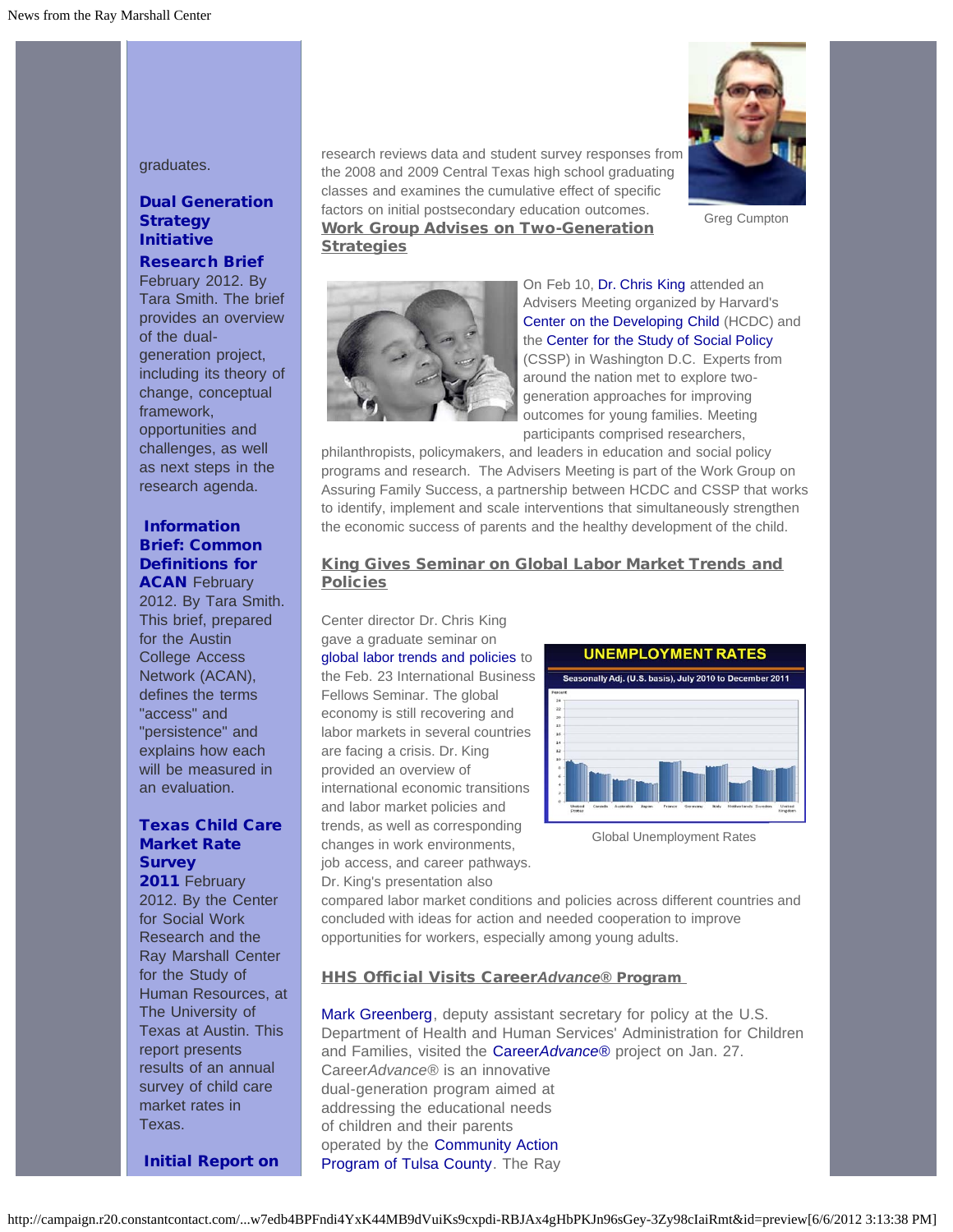# **[ACAN](http://r20.rs6.net/tn.jsp?e=001oM1SamYe2ZUQuuwZ5f5iawDuQfaIjM6dWhBdJ60JhzImN175igTJyNSIBf-4K6sgTKC9UAERvMZJP_Nt9580FUGmbXAJelW76PgSolpLaYPNNFVkrAssq90Hka44u1ht1yIeRexLBsR0Pd--LgrpAIH-Oqgw-oaU1Spj7pH1MU4BXh5XB5dMfC5LiuXpozYNtEb2JWs4fPGb8wx17DdkgQ==) [Comparison](http://r20.rs6.net/tn.jsp?e=001oM1SamYe2ZUQuuwZ5f5iawDuQfaIjM6dWhBdJ60JhzImN175igTJyNSIBf-4K6sgTKC9UAERvMZJP_Nt9580FUGmbXAJelW76PgSolpLaYPNNFVkrAssq90Hka44u1ht1yIeRexLBsR0Pd--LgrpAIH-Oqgw-oaU1Spj7pH1MU4BXh5XB5dMfC5LiuXpozYNtEb2JWs4fPGb8wx17DdkgQ==)** Group [Matching](http://r20.rs6.net/tn.jsp?e=001oM1SamYe2ZUQuuwZ5f5iawDuQfaIjM6dWhBdJ60JhzImN175igTJyNSIBf-4K6sgTKC9UAERvMZJP_Nt9580FUGmbXAJelW76PgSolpLaYPNNFVkrAssq90Hka44u1ht1yIeRexLBsR0Pd--LgrpAIH-Oqgw-oaU1Spj7pH1MU4BXh5XB5dMfC5LiuXpozYNtEb2JWs4fPGb8wx17DdkgQ==)

January 2012. By Greg Cumpton, **Deanna** Schexnayder, and Patty Rodriguez. This report presents a summary of the preliminary work performed to create matching cohorts of 2010 high school graduates from Austin College Access Network (ACAN) partner organizations.

# <span id="page-2-0"></span>[Development of a](http://r20.rs6.net/tn.jsp?e=001oM1SamYe2ZVuDirMxw1gOQpLbWvQL4n_Ka2B91m1DIQbqWDDUApcu9aqXsSQRsT9vsDElCNRyYZNvmilCcrUomJt-ZudG_e6Tb1Ab5i9VqrZw66YJgFyFjnnHQgEERHWVhSDsgDlEw7SLSjMbdUZSuFO_P9n35ME2nTnlzNbb4MfHYUotrNxudFU9JCMEzdKFSylAkGlXDL3CqIc0AS-Iw==) [Student Tracking](http://r20.rs6.net/tn.jsp?e=001oM1SamYe2ZVuDirMxw1gOQpLbWvQL4n_Ka2B91m1DIQbqWDDUApcu9aqXsSQRsT9vsDElCNRyYZNvmilCcrUomJt-ZudG_e6Tb1Ab5i9VqrZw66YJgFyFjnnHQgEERHWVhSDsgDlEw7SLSjMbdUZSuFO_P9n35ME2nTnlzNbb4MfHYUotrNxudFU9JCMEzdKFSylAkGlXDL3CqIc0AS-Iw==) [System for ACAN](http://r20.rs6.net/tn.jsp?e=001oM1SamYe2ZVuDirMxw1gOQpLbWvQL4n_Ka2B91m1DIQbqWDDUApcu9aqXsSQRsT9vsDElCNRyYZNvmilCcrUomJt-ZudG_e6Tb1Ab5i9VqrZw66YJgFyFjnnHQgEERHWVhSDsgDlEw7SLSjMbdUZSuFO_P9n35ME2nTnlzNbb4MfHYUotrNxudFU9JCMEzdKFSylAkGlXDL3CqIc0AS-Iw==) **[Participants](http://r20.rs6.net/tn.jsp?e=001oM1SamYe2ZVuDirMxw1gOQpLbWvQL4n_Ka2B91m1DIQbqWDDUApcu9aqXsSQRsT9vsDElCNRyYZNvmilCcrUomJt-ZudG_e6Tb1Ab5i9VqrZw66YJgFyFjnnHQgEERHWVhSDsgDlEw7SLSjMbdUZSuFO_P9n35ME2nTnlzNbb4MfHYUotrNxudFU9JCMEzdKFSylAkGlXDL3CqIc0AS-Iw==)**

January 2012. By **Deanna** Schexnayder, Patty Rodriguez, and Greg Cumpton. This report describes a model for developing a FERPAcompliant data collection approach that could be used for either program evaluation purposes or for monitoring college enrollment and persistence for ACAN member agencies.

### [Expanding the](http://r20.rs6.net/tn.jsp?e=001oM1SamYe2ZXgRTik0eQryaZW6OVV10yjJkQKIO8YKj86cEzS9ZSsWOePBIgs4ueqsJu8K74sYOf4bqN58LlWyJ69p_WP1VKLHrtqsbo9TXVDmsEuogCEt6qjLURmupt_guqHMDc3NeWAmb7SZ_T3Sa875TSeEjroSpVXHQ_8UEKZ4CDfhX6h00iYtDhtqsNVfYm4ujKfLGIpYaCviZIe7PP3UI1j3CPSBYATiMWN2UOuHPcJDQ4KI_VmuonpKn7SKtSFO5if26o=) [Career](http://r20.rs6.net/tn.jsp?e=001oM1SamYe2ZXgRTik0eQryaZW6OVV10yjJkQKIO8YKj86cEzS9ZSsWOePBIgs4ueqsJu8K74sYOf4bqN58LlWyJ69p_WP1VKLHrtqsbo9TXVDmsEuogCEt6qjLURmupt_guqHMDc3NeWAmb7SZ_T3Sa875TSeEjroSpVXHQ_8UEKZ4CDfhX6h00iYtDhtqsNVfYm4ujKfLGIpYaCviZIe7PP3UI1j3CPSBYATiMWN2UOuHPcJDQ4KI_VmuonpKn7SKtSFO5if26o=)*[Advance](http://r20.rs6.net/tn.jsp?e=001oM1SamYe2ZXgRTik0eQryaZW6OVV10yjJkQKIO8YKj86cEzS9ZSsWOePBIgs4ueqsJu8K74sYOf4bqN58LlWyJ69p_WP1VKLHrtqsbo9TXVDmsEuogCEt6qjLURmupt_guqHMDc3NeWAmb7SZ_T3Sa875TSeEjroSpVXHQ_8UEKZ4CDfhX6h00iYtDhtqsNVfYm4ujKfLGIpYaCviZIe7PP3UI1j3CPSBYATiMWN2UOuHPcJDQ4KI_VmuonpKn7SKtSFO5if26o=)*[®](http://r20.rs6.net/tn.jsp?e=001oM1SamYe2ZXgRTik0eQryaZW6OVV10yjJkQKIO8YKj86cEzS9ZSsWOePBIgs4ueqsJu8K74sYOf4bqN58LlWyJ69p_WP1VKLHrtqsbo9TXVDmsEuogCEt6qjLURmupt_guqHMDc3NeWAmb7SZ_T3Sa875TSeEjroSpVXHQ_8UEKZ4CDfhX6h00iYtDhtqsNVfYm4ujKfLGIpYaCviZIe7PP3UI1j3CPSBYATiMWN2UOuHPcJDQ4KI_VmuonpKn7SKtSFO5if26o=) [Program in Tulsa,](http://r20.rs6.net/tn.jsp?e=001oM1SamYe2ZXgRTik0eQryaZW6OVV10yjJkQKIO8YKj86cEzS9ZSsWOePBIgs4ueqsJu8K74sYOf4bqN58LlWyJ69p_WP1VKLHrtqsbo9TXVDmsEuogCEt6qjLURmupt_guqHMDc3NeWAmb7SZ_T3Sa875TSeEjroSpVXHQ_8UEKZ4CDfhX6h00iYtDhtqsNVfYm4ujKfLGIpYaCviZIe7PP3UI1j3CPSBYATiMWN2UOuHPcJDQ4KI_VmuonpKn7SKtSFO5if26o=) [Oklahoma](http://r20.rs6.net/tn.jsp?e=001oM1SamYe2ZXgRTik0eQryaZW6OVV10yjJkQKIO8YKj86cEzS9ZSsWOePBIgs4ueqsJu8K74sYOf4bqN58LlWyJ69p_WP1VKLHrtqsbo9TXVDmsEuogCEt6qjLURmupt_guqHMDc3NeWAmb7SZ_T3Sa875TSeEjroSpVXHQ_8UEKZ4CDfhX6h00iYtDhtqsNVfYm4ujKfLGIpYaCviZIe7PP3UI1j3CPSBYATiMWN2UOuHPcJDQ4KI_VmuonpKn7SKtSFO5if26o=) January

2012. By Robert W. Glover; Christopher T. King, and Tara Carter Smith. This report provides the background, rationale and results from the first year implementation of

Marshall Center had developed the design for the [dual generation](http://r20.rs6.net/tn.jsp?e=001oM1SamYe2ZXffMj5dP8INNXLnfjwRMZjSkQ1enlpdwflWJS9y50zA_CvC4iqbOZXy5UZHlkln19NV9Uwu_fHMpaXoh2BgzWnaS8jJVkb3MvkEzm2bKTRdD1pMVpkN36enuzA4UAtcCb6il1TxI7lC8fFWmpg0BmeknG02d22Al3_No_Mm9aGa0EyB9IKrDg03YH2FRlQD3qpoF6HjWrEJg==) [workforce development](http://r20.rs6.net/tn.jsp?e=001oM1SamYe2ZXffMj5dP8INNXLnfjwRMZjSkQ1enlpdwflWJS9y50zA_CvC4iqbOZXy5UZHlkln19NV9Uwu_fHMpaXoh2BgzWnaS8jJVkb3MvkEzm2bKTRdD1pMVpkN36enuzA4UAtcCb6il1TxI7lC8fFWmpg0BmeknG02d22Al3_No_Mm9aGa0EyB9IKrDg03YH2FRlQD3qpoF6HjWrEJg==) approach earlier in 2008. Career*Advance*® completed the first year of implementation in August 2011 and



L-R: Liz Eccleston, Career*Advance* instructor, and Mark Greenberg.

Center researchers have recently released a [report](http://r20.rs6.net/tn.jsp?e=001oM1SamYe2ZXgRTik0eQryaZW6OVV10yjJkQKIO8YKj86cEzS9ZSsWOePBIgs4ueqsJu8K74sYOf4bqN58LlWyJ69p_WP1VKLHrtqsbo9TXVDmsEuogCEt6qjLURmupt_guqHMDc3NeWAmb7SZ_T3Sa875TSeEjroSpVXHQ_8UEKZ4CDfhX6h00iYtDhtqsNVfYm4ujKfLGIpYaCviZIe7PP3UI1j3CPSBYATiMWN2UOuHPcJDQ4KI_VmuonpKn7SKtSFO5if26o=) in review of the program's feasibility, achievements and potential for expansion. Last fall 2011, the Department of Health and Human Services awarded the project a [grant](http://r20.rs6.net/tn.jsp?e=001oM1SamYe2ZV3shXKcFyTaHRBhsUUT_z65YDq1t-nryQeuTaPHQjxKvxf-jECD5_52mBgBv-3kauFEPT2uVy1MRB1l9QKA4DQGx-1xCSutXGd2tUNxO9V6fH-49XiMNyUruGllVWLTaPQy7y_VlRx3rgR8Emzqv_WBqbHsFMUUKUYENHaYVmAXgN-ZxEBCkDro7If0kIQ3EzU5zS6tDhg5X5o1yIZ9h8l) to expand and scale up Career*Advance*® through September 2015. During his visit, Mr. Greenberg met with program administrators and staff, the project's research team, as well as program participants.

# Project Updates

Central Texas College Access and Persistence Program **Evaluation** 

The Ray Marshall Center is participating in the [Central](http://r20.rs6.net/tn.jsp?e=001oM1SamYe2ZUtglSZywVcYPlIrxdaom1fXUjoymSkeTv_dmWoL_vjHzAIhjriTLX-ru-6o4DMRw85LOnuUWp2KLmpEP2ukDC33hEiZ6TVbSffp6wTddE-ICyi82Nl2dtVR4B7l40LpawHadKSYSa4RPK7wzEke6g893TyeSPq-YvPikZ3fJRhsvN9zdjXQ2JIauBH4iWYZlr7kPp7IQr-VpZdE581GQS7) [Texas College Access and Persistence Program](http://r20.rs6.net/tn.jsp?e=001oM1SamYe2ZUtglSZywVcYPlIrxdaom1fXUjoymSkeTv_dmWoL_vjHzAIhjriTLX-ru-6o4DMRw85LOnuUWp2KLmpEP2ukDC33hEiZ6TVbSffp6wTddE-ICyi82Nl2dtVR4B7l40LpawHadKSYSa4RPK7wzEke6g893TyeSPq-YvPikZ3fJRhsvN9zdjXQ2JIauBH4iWYZlr7kPp7IQr-VpZdE581GQS7) [Evaluation,](http://r20.rs6.net/tn.jsp?e=001oM1SamYe2ZUtglSZywVcYPlIrxdaom1fXUjoymSkeTv_dmWoL_vjHzAIhjriTLX-ru-6o4DMRw85LOnuUWp2KLmpEP2ukDC33hEiZ6TVbSffp6wTddE-ICyi82Nl2dtVR4B7l40LpawHadKSYSa4RPK7wzEke6g893TyeSPq-YvPikZ3fJRhsvN9zdjXQ2JIauBH4iWYZlr7kPp7IQr-VpZdE581GQS7) in partnership with [E3 Alliance.](http://r20.rs6.net/tn.jsp?e=001oM1SamYe2ZUCKqrlKEOGBSSiPcdhzNPXzHhE0jyd2zRBVDS498EZAoQwFpWG4nUfvveQVkMvAxOio8SubfThq409erdY4pjHY-XPL8e5z55obH2ucj5sKg==) The project is supported by the TG Public Benefit Grant Program. [Dr. Chris King](http://r20.rs6.net/tn.jsp?e=001oM1SamYe2ZWiCtHvgqg7hAaJ5-bcUCWhLwIMaam-Vi59qd_Buc0b-7_v2UeucmRpFrd8G21sUlrMm6qEd-eDCJiSE6uB4jw9SYbPTHJm_bYG4GNyBq2V-DGYufXV-DbgiHa_r0O-qrSEsD98Q3IQXGQ-WNTcvr_MzFhgtC2eAMmYyVZx7xs5zfNhR7VG_yhUDhmxCT4mvrqZyWAjBs_8o0diY5bNBjBW-1r1pLu3X-G2Rxb80h8ZuVDq_KLCrCMqbqGrQ8DERnw=) and [Tara Smith](http://r20.rs6.net/tn.jsp?e=001oM1SamYe2ZVFYR0AOJCGpoyL4t7MtG1c5trBJYlu_CuagEI152BzsHZ3WvkTrPM5uyjIQJgPbp1gBN2TONSeMJXWOZIW5Uq416HMShlXWI_7uI1ksVqTlkoVRGTbHnrgIh6aNAmLv9gBVwSH4Yg7N18I9CMz_Qzr49nW124_eXiDq8uW03MJTOX2_kKrpqwG305pnw62YDZtgp35tN_L_5HPZCVvWXcHuZ9EQJGGGdjP1yWK-Di2yxhlweGcu2ygLLwaNddE82E=) are serving as coprincipal investigators. The evaluation seeks to increase regional capacity to provide critical and effective support to traditionally underrepresented



college students to help ensure that they enter college and persist in their studies through completion. As part of the evaluation, researchers will review and map the different types of college access and persistence services offered by Central Texas organizations, identify service gaps, and analyze the net impacts on enrollment and persistence rates for populations of interest.

#### Integrated Child Support System Evaluation

In partnership with the Child and Family Planning Research Partnership, the Ray Marshall Center is working with the [Texas](http://r20.rs6.net/tn.jsp?e=001oM1SamYe2ZVFF0fY_fTQx-LE1AjYTav-2mXFkPHJRP-3FXrEr3qx8wvkJGKP6g1AH_b6ukUWrO5EkFSTsBMWP2JIA98aCYg4EzBMg73FKFdt_831FUFqv9CaUieyO2k211uLyKDVGB0=) [Office of the Attorney General](http://r20.rs6.net/tn.jsp?e=001oM1SamYe2ZVFF0fY_fTQx-LE1AjYTav-2mXFkPHJRP-3FXrEr3qx8wvkJGKP6g1AH_b6ukUWrO5EkFSTsBMWP2JIA98aCYg4EzBMg73FKFdt_831FUFqv9CaUieyO2k211uLyKDVGB0=) (OAG) to conduct a [program](http://r20.rs6.net/tn.jsp?e=001oM1SamYe2ZU3bEUQdnNlplsSEclarZVNSsOIA9gi6BLfCLGwyEOgoC8BbyucvKEndiOS6PZcVg9DTKDXRHiwZ7xXvTHFH28axr58iiNBCftRNt_YsxZuBk_01cO3PsXgb7Fb-NmCnnjJFJ2KLR-WntEMe50CHyUIgQJ5tFwcL3fEz21awVTpv7E6HOlIE0pIAbZw2QgM6h5u8yJL5dSFHg==) [evaluation](http://r20.rs6.net/tn.jsp?e=001oM1SamYe2ZU3bEUQdnNlplsSEclarZVNSsOIA9gi6BLfCLGwyEOgoC8BbyucvKEndiOS6PZcVg9DTKDXRHiwZ7xXvTHFH28axr58iiNBCftRNt_YsxZuBk_01cO3PsXgb7Fb-NmCnnjJFJ2KLR-WntEMe50CHyUIgQJ5tFwcL3fEz21awVTpv7E6HOlIE0pIAbZw2QgM6h5u8yJL5dSFHg==) to measure the impacts of the Integrated Child Support



System (ICSS). ICSS requires those getting divorced or separated to be referred to the OAG for a child support enforcement program, mandated under Title IV-D of the Social Security Act. Operating under a waiver from the federal Office of Child Support Enforcement (OCSE) in 17 counties, the ICSS changes the default action from opt-in to optout in order to increase participation in IV-D services, raise child support compliance, and avoid the accumulation of child support debt. Center researchers will conduct the waiver evaluation using a combination of random assignment and comparison site evaluation designs to measure the impacts of the waiver at statewide and countylevel operational scales in Texas. The evaluation will report on child support compliance over time, including amount of payment and